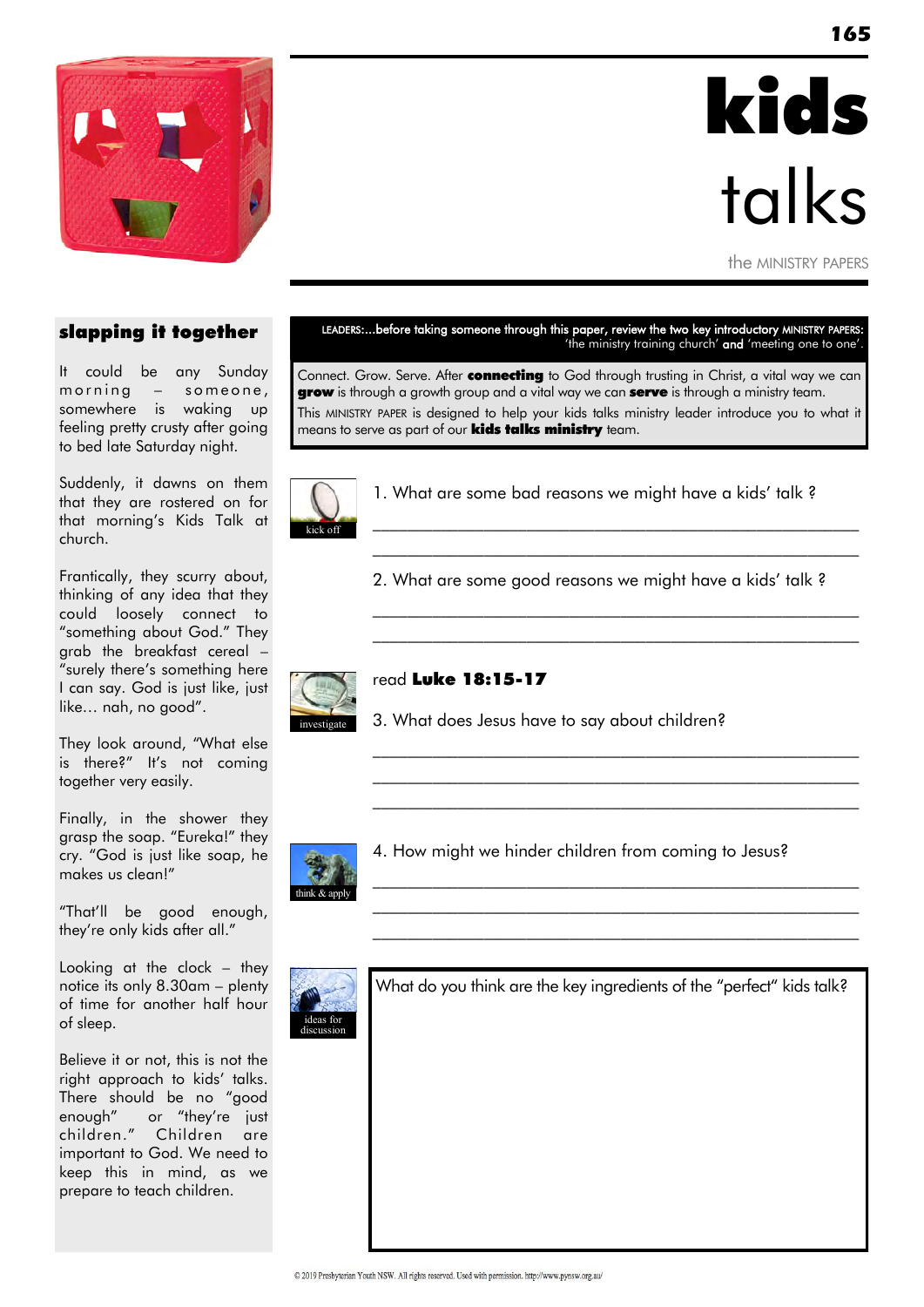## the kids talk...

For many good reasons the Kids Talk has become a common part of many church gatherings. However, good intentions don't always transpire into a good kids talk. While many attempts are both inventive and entertaining, it doesn't necessarily follow that children are comprehending what we're saying. It's easy to forget that the kids talk actually exists to teach children about Jesus. We need to work hard at kids talks so that we are actually reach our audience.

## dodgy kids talks 101

It"s easy to come up with a bad kids talk. A bad talk is one that exhibits any of the characteristics listed below. Preparation is key to avoiding these deadly mistakes.

- moralising: turning the Bible is a list of do"s and don"ts
- confusing & complicated: too many points and too little clarity
- pointless: possibly with high entertainment value but nothing more
- long & boring: everyone knows what this means
- predictable: the same old, same old, same old, same old…
- incomplete: exciting talk… right up until the bit about Jesus!

## a good kids talk is:

## clear

You need to understand your bible passage so that you can express it in one simple statement, or one Big Idea. Try to do too much in your talk and you will achieve less. Remember an individual talk is part of a weekly diet of bible teaching.

## $ONE$  TALK  $=$  ONE POINT

Language should also be clear. Look at children"s books. There are no big words. There are no unnecessary words. In fact, each word is carefully chosen. Words AND pictures tell the story, so you do not need to state every detail. Use short sentences. Break your information into chunks. Repetition keeps children"s attention and helps children to learn.

## concrete

The Bible is full of abstract concepts. Children are concrete thinkers. The challenge of a children"s talk therefore, is to take an abstract concept such as forgiveness or grace and teach it to concrete thinkers. For this reason, stories are better than object talks because they take an abstract concept and put it into the context of relationships. Therefore, where possible you should tell stories.

## creative

All people have limited attention spans. Children generally have even shorter attention spans. We need to present talks in an engaging manner to stimulate children's senses. A great way to do this is by encouraging involvement. You should also use a variety of different styles to present your talks so that they do not become boring or predictable.



## how do you say?

There are some jargon words that are good for children to understand – like sin, for example. However, where possible you should avoid jargon and try to communicate a big concept in simple words. Sometimes you may even need to use a number of sentences. For really big concepts you may need to write an entire talk which communicates the concept using words and pictures. There"s always another way of saying something. Have a go at putting the following concepts into something children can understand:

salvation:

|           | • justification                     |
|-----------|-------------------------------------|
|           |                                     |
|           | grace                               |
|           |                                     |
| $\bullet$ | penal substitutionary<br>atonement. |
|           |                                     |
|           | circumcision                        |
|           |                                     |
|           |                                     |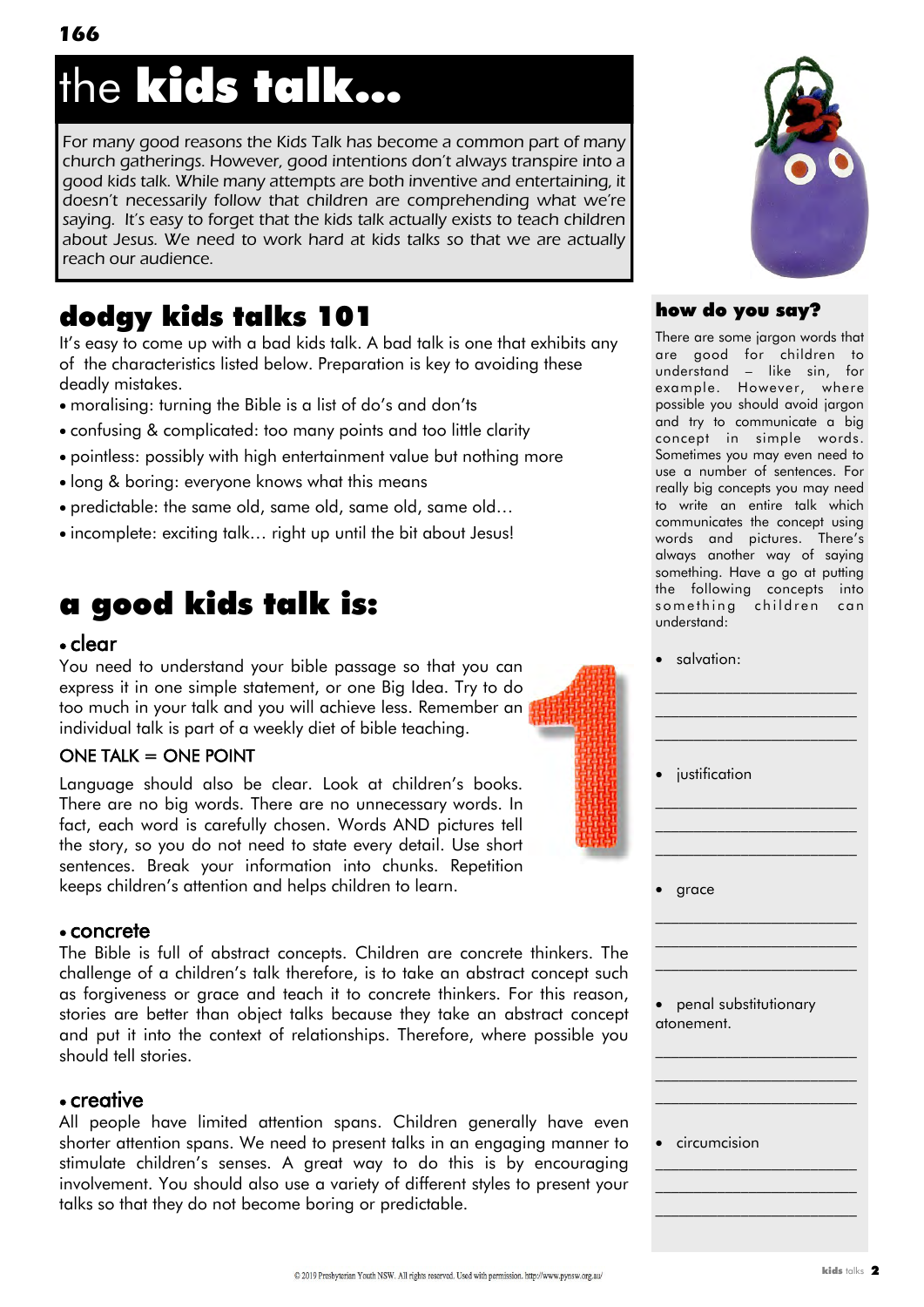

## smarter than you think...

It's easy to think that because "they"re children" that there are ideas and concepts beyond their understanding.

People are often surprised by the questions children ask. Questions such as:

- does God hate?
- why didn"t God create everyone to believe in him?
- why did God make pain?

It shows that children are thinking a lot more than we often expect. For this reason we need to take them through the Scriptures; we need to teach them the whole counsel of God. We should not teach them the same simplistic concepts every week.

The challenge is to communicate big concepts in a way that children can understand. Simplify but don"t dumb it down.

choose one of the above questions – How would you answer it in a way that a child could understand?

## it's for kids...

It should be quite obvious by its very name that kids talks are for kids. The thing is, adults often learn a lot from the kids talk too. However, this should not result in a change of focus. As soon as you try to write a talk for both children and adults, the children get left behind. It"s easy to lose focus and start focussing on what will generate a laugh from the adults in the congregation. As soon as you do that, realise you"re probably going right over the children"s heads. Any teaching the adults receive should be incidental. Keep it aimed at children and you won"t miss your target.

## get them involved…

From the following Retention Rates, it is evident that involvement increases learning. Therefore we should make every effort to involve the children.

#### hear: 10% hear & see: 50% hear, see & do: 80-90%

the congregation can:

- make sound effects
- be a character
- be a group eg. a crowd, the Israelites
- add atmosphere
- repeat the story
- draw, photograph or film

## finishing well...

Many children"s talks fail at their conclusion. The talk up to that point was vivid and engaging but unfortunately the ending is rambling and unclear. If the children don"t grasp what it was all about, then the talk was a waste of time. For this reason, make sure you know how you will finish by scripting a clear statement of conclusion. This can be anything between one and five sentences. Your ability to do this will depend on how well you have understood your passage and been able to reduce it to one big idea.

It is a good idea to memorise the conclusion as it is essential to finish strongly.

## scripting

It"s recommended that you write a full script for your talk. The advantages of scripting are:

- it ensures that you put careful work into your talk.
- it keeps you from rambling during delivery.
- having a full script means you have a handy resource to share or use in future.

Some styles of talks lend themselves more easily to being read from a script (e.g. narrated drama). For others you will need to work hard at memorising so that your talk flows smoothly during delivery.